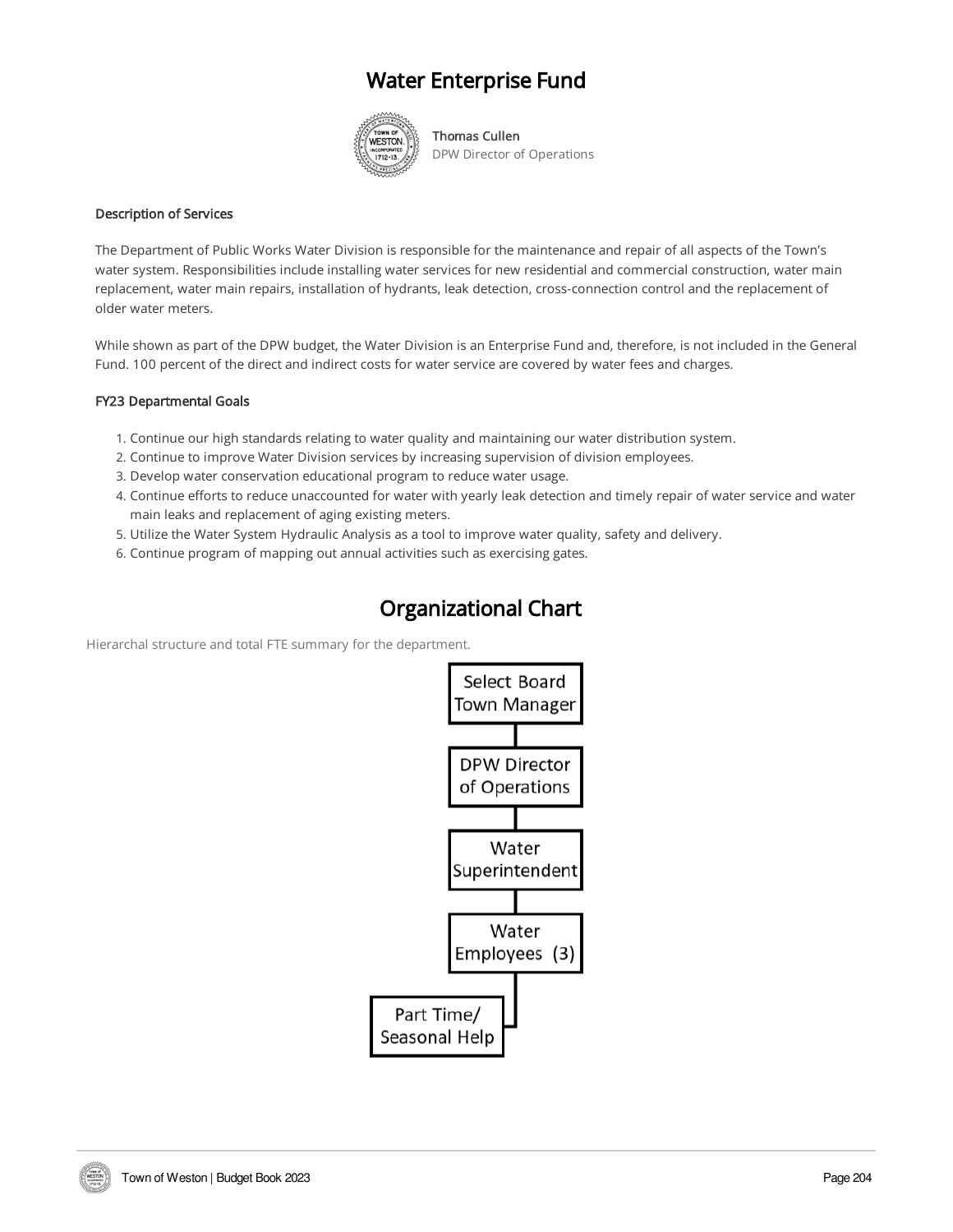# Staffing Table

Departmental positions and total FTE count for the current year and past three years.

|                          | <b>FY20</b>   | <b>FY21</b>   | <b>FY22</b> | <b>FY23</b>               |
|--------------------------|---------------|---------------|-------------|---------------------------|
| <b>Staffing Levels</b>   | <b>Funded</b> | <b>Funded</b> |             | <b>Funded Recommended</b> |
| Water Superintendent     |               |               |             |                           |
| Heavy Equipment Operator |               |               |             |                           |
| Meter Reader/Installer   |               |               |             |                           |
| Water Systems Specialist |               |               |             |                           |
| Part Time/Seasonal Help  | 1 PT          | IPT           | 1 PT        | 1PT                       |
| <b>Total FTE</b>         |               |               |             |                           |

# Expenditures Summary

\$3,788,692 -\$381,819 (-9.16% vs. prior year)

Water Enterprise Fund (Tab 14) Proposed and Historical Budget vs. Actual



**TOWN DE**<br>MESTOR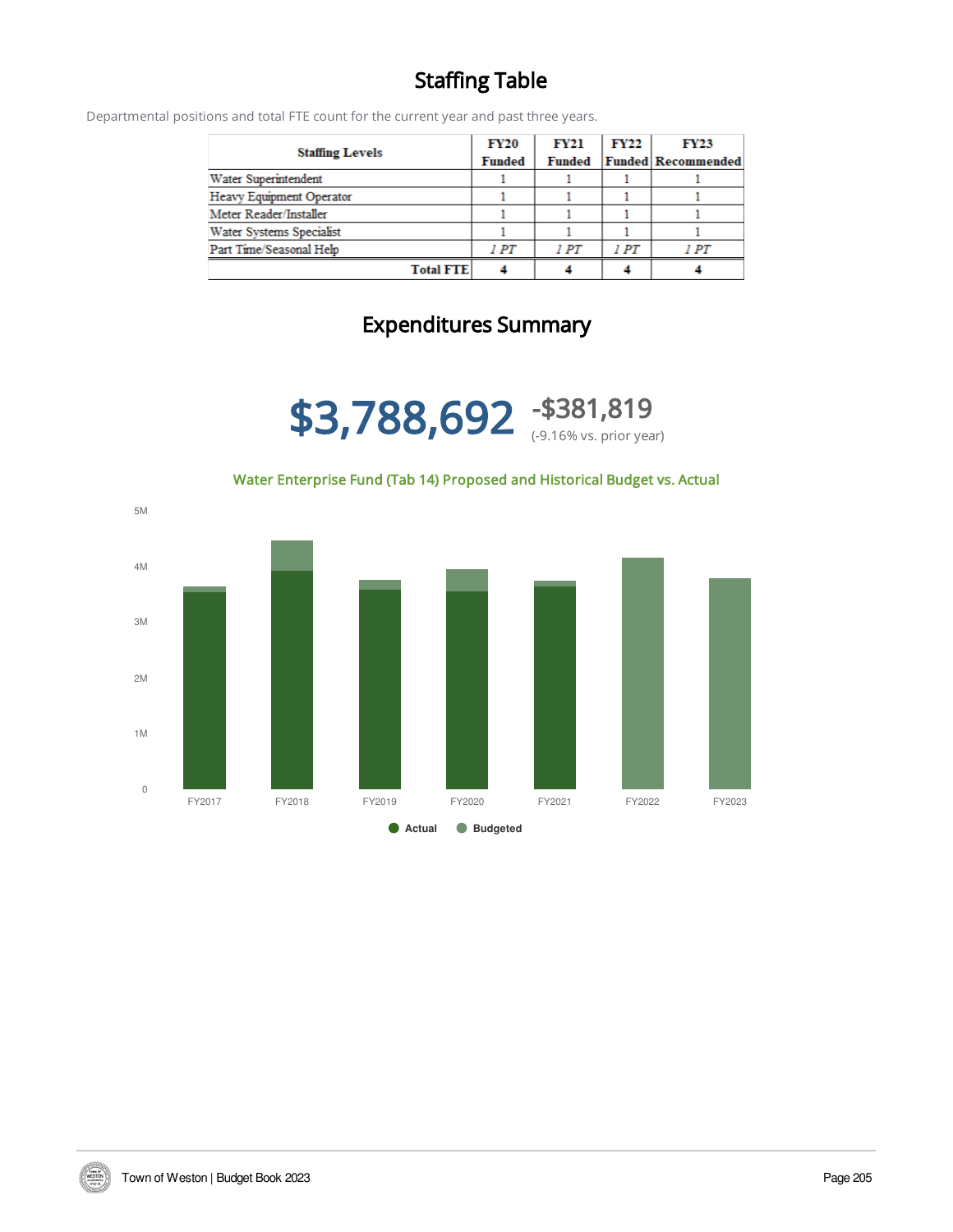# Expenditures by Expense Type

Budgeted Expenditures by Expense Type



Budgeted and Historical Expenditures by Expense Type



Grey background indicates budgeted figures.

WESTON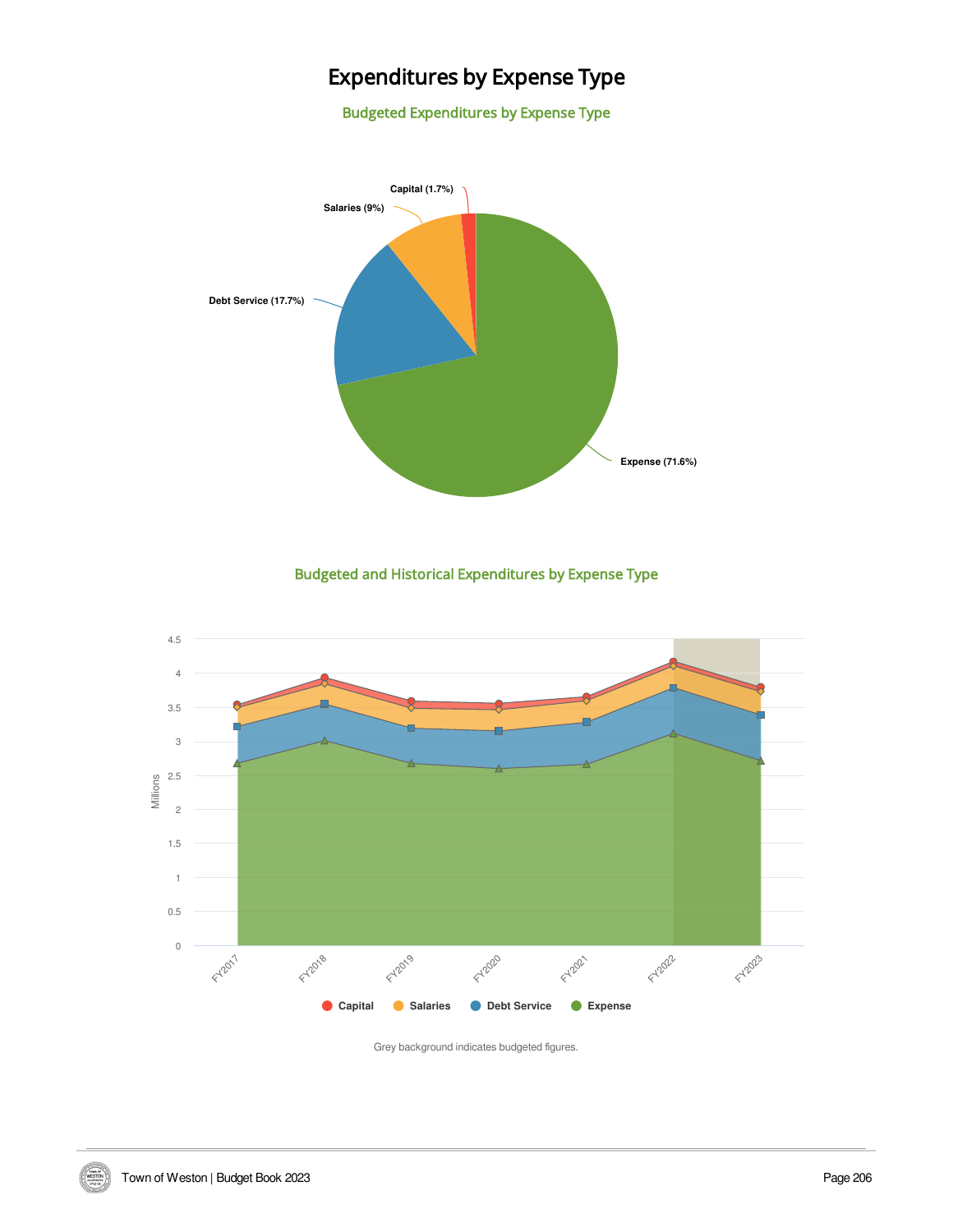| Name                                            | FY2020<br>Actual | FY2021<br>Amended<br><b>Budget</b> | FY2021<br>Actual | FY2022<br>Amended<br><b>Budget</b> | FY2023<br><b>Budgeted</b> | FY2022 Amended<br>Budget vs. FY2023<br><b>Budgeted</b> (%<br>Change) | (\$ Change) |
|-------------------------------------------------|------------------|------------------------------------|------------------|------------------------------------|---------------------------|----------------------------------------------------------------------|-------------|
| <b>Expense Objects</b>                          |                  |                                    |                  |                                    |                           |                                                                      |             |
| <b>Salaries</b>                                 |                  |                                    |                  |                                    |                           |                                                                      |             |
| <b>Water Enterprise</b>                         |                  |                                    |                  |                                    |                           |                                                                      |             |
| <b>REGULAR</b><br>COMPENSATION                  | \$280,140        | \$281,421                          | \$288,203        | \$289,619                          | \$294,900                 | 1.8%                                                                 | \$5,281     |
| <b>OVER-TIME</b><br>COMPENSATION                | \$26,254         | \$23,000                           | \$22,462         | \$19,300                           | \$32,300                  | 67.4%                                                                | \$13,000    |
| TEMP/SEASONAL<br>COMPENSATION                   | \$540            | \$6,000                            | \$0              | \$6,000                            | \$6,000                   | 0%                                                                   | \$0         |
| OUT-OF-DEPARTMENT<br><b>SALARIES</b>            | \$0              | \$1,500                            | \$0              | \$1,500                            | \$1,500                   | 0%                                                                   | \$0         |
| POLICE EXTRA DETAILS                            | \$4,152          | \$5,600                            | \$6,764          | \$5,600                            | \$5,600                   | 0%                                                                   | \$0         |
| <b>Total Water Enterprise:</b>                  | \$311,086        | \$317,521                          | \$317,429        | \$322,019                          | \$340,300                 | 5.7%                                                                 | \$18,281    |
|                                                 |                  |                                    |                  |                                    |                           |                                                                      |             |
| <b>Total Salaries:</b>                          | \$311,086        | \$317,521                          | \$317,429        | \$322,019                          | \$340,300                 | 5.7%                                                                 | \$18,281    |
|                                                 |                  |                                    |                  |                                    |                           |                                                                      |             |
| Expense                                         |                  |                                    |                  |                                    |                           |                                                                      |             |
| <b>Water Enterprise</b>                         |                  |                                    |                  |                                    |                           |                                                                      |             |
| ENERGY (ELEC, OIL, GAS)                         | \$37,867         | \$80,000                           | \$86,422         | \$75,000                           | \$80,000                  | 6.7%                                                                 | \$5,000     |
| REPAIRS AND<br>MAINTENANCE                      | \$1,472          | \$4,000                            | \$1,261          | \$4,000                            | \$4,000                   | 0%                                                                   | \$0         |
| RENTALS AND LEASES                              | \$1,890          | \$2,500                            | \$1,890          | \$2,500                            | \$2,500                   | 0%                                                                   | \$0         |
| PROFESSIONAL &<br><b>CONSULTING SERV</b>        | \$32,326         | \$20,400                           | \$36,298         | \$20,400                           | \$20,400                  | 0%                                                                   | \$0         |
| AMI CLIENT SUPPORT                              | \$0              | \$14,000                           | \$0              | \$14,000                           | \$14,000                  | 0%                                                                   | \$0         |
| <b>COMMUNICATIONS</b>                           | \$2,726          | \$3,200                            | \$2,800          | \$3,200                            | \$3,200                   | 0%                                                                   | \$0         |
| OFFICE SUPPLIES                                 | \$5,484          | \$7,750                            | \$7,013          | \$7,750                            | \$7,750                   | 0%                                                                   | \$0         |
| <b>BUILDING/EQUIP REPAIR</b><br><b>SUPPLIES</b> | \$7,234          | \$5,800                            | \$4,735          | \$5,800                            | \$5,800                   | 0%                                                                   | \$0         |
| <b>CUSTODIAL SUPPLIES</b>                       | \$118            | \$300                              | \$0              | \$300                              | \$300                     | 0%                                                                   | \$0         |
| <b>VEHICULAR SUPPLIES</b>                       | \$22,687         | \$17,000                           | \$12,390         | \$17,000                           | \$17,000                  | 0%                                                                   | \$0         |
| OTHER DPW<br>SUPPLIES/MATERIALS                 | \$1,950          | \$8,500                            | \$5,633          | \$9,500                            | \$9,500                   | 0%                                                                   | \$0         |
| PROTECTIVE/WORK<br><b>CLOTHING</b>              | \$3,582          | \$2,100                            | \$2,378          | \$2,100                            | \$2,100                   | 0%                                                                   | \$0         |
| <b>OUT-OF-STATE TRAVEL</b>                      | \$0              | \$100                              | \$0              | \$100                              | \$100                     | 0%                                                                   | \$0         |
| DUES/MEMBERSHIPS                                | \$877            | \$1,000                            | \$818            | \$1,000                            | \$1,000                   | 0%                                                                   | \$0         |
| ALL OTHER EXPENSE                               | \$3,600          | \$0                                | \$1,100          | \$0                                | \$0                       | 0%                                                                   | \$0         |
| DISTRIBUTION SYS.<br><b>IMPROVEMENTS</b>        | \$47,511         | \$75,000                           | \$71,982         | \$75,000                           | \$80,000                  | 6.7%                                                                 | \$5,000     |
| ADDITIONAL/NEW<br><b>EQUIPMENT</b>              | \$1,366          | \$1,200                            | \$1,532          | \$1,200                            | \$1,200                   | 0%                                                                   | \$0         |
| <b>CROSS CONNECTION</b><br><b>TEST PROGRAM</b>  | \$5,790          | \$15,000                           | \$20,400         | \$15,000                           | \$15,000                  | 0%                                                                   | \$0         |
| SURVEY-<br>CROSSCONNECTION<br><b>DEVICES</b>    | \$0              | \$2,000                            | \$928            | \$2,000                            | \$2,000                   | 0%                                                                   | \$0         |

 $WESTON$